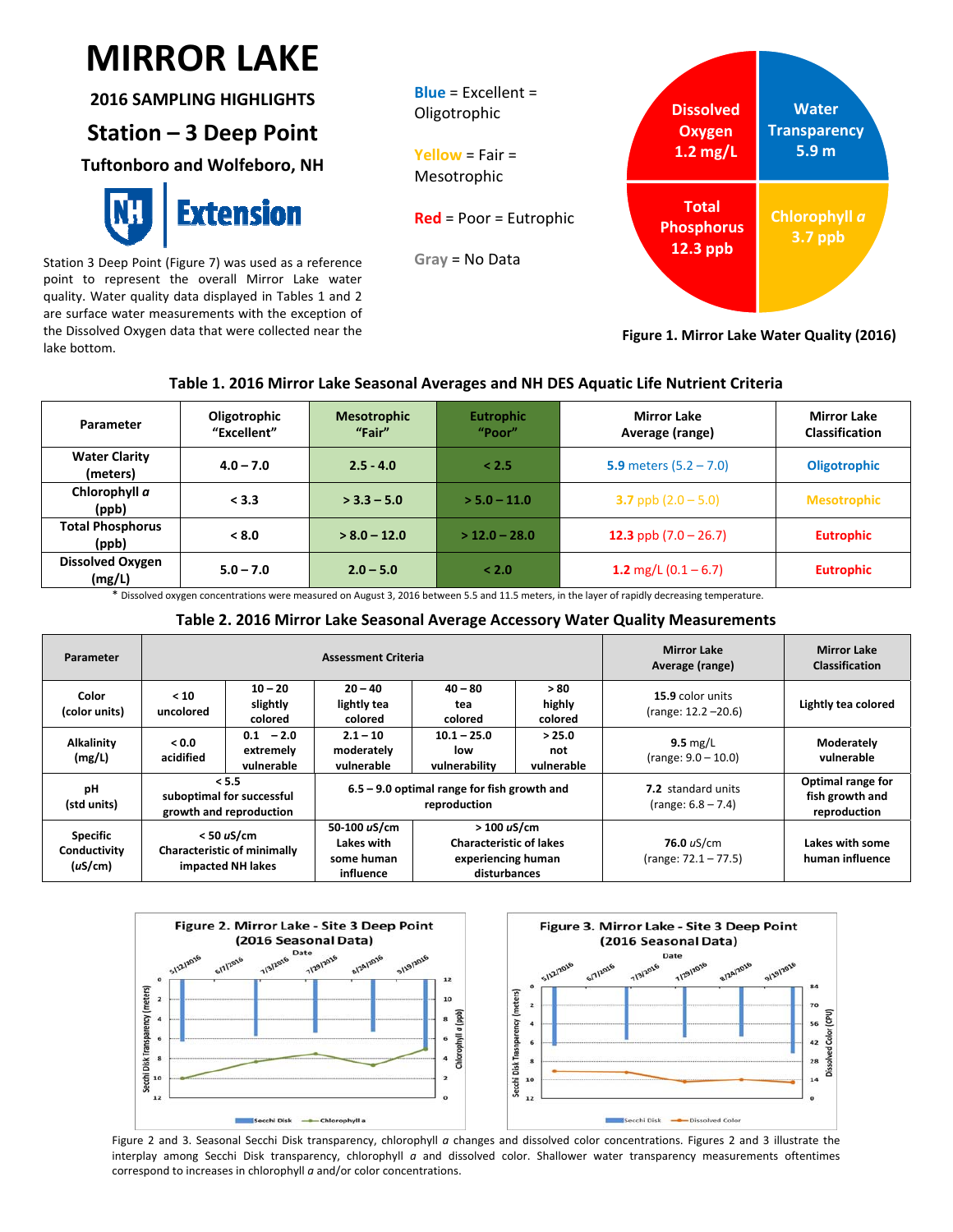#### **LONG‐TERM TRENDS**

**WATER CLARITY:** The Mirror Lake water clarity measurements, measured as Secchi Disk transparency, display <sup>a</sup> trend of increasing water clarity over <sup>a</sup> twenty‐six year span (Figure 4).

**CHLOROPHYLL:** The Mirror Lake chlorophyll *<sup>a</sup>* concentrations, <sup>a</sup> measure of microscopic plant life within the lake, display <sup>a</sup> trend of increasing concentrations over <sup>a</sup> twenty‐six year span (Figure 4).

**TOTAL PHOSPHORUS:** Phosphorus is the nutrient most responsible for microscopic plant growth. The Mirror Lake total phosphorus concentrations display <sup>a</sup> trend of increasing concentrations over a twenty‐five years of water quality monitoring (Figure 5).

**COLOR:** The Mirror Lake color data, the result of naturally occurring "tea" color substances from the breakdown of soils and plant materials, display <sup>a</sup> trend of decreasing concentrations over a twenty‐six year span (Figure 5).





| Near-shore<br><b>Sampling</b><br><b>Station</b> | Average (range)<br><b>Total Phosphorus</b><br>(ppb) | Average (range)<br>Chlorophyll a<br>(ppb) | Average (range)<br><b>Dissolved Color</b><br>(CPU) |  |
|-------------------------------------------------|-----------------------------------------------------|-------------------------------------------|----------------------------------------------------|--|
| 4 Hersey Cove                                   | 7.7 ppb (range: $6.2 - 9.3$ )                       | <b>2.5</b> ppb (range: $1.8 - 3.2$ )      | 17.8 CPU (range: $10.5 - 28.6$ )                   |  |
| 5 Bowles Inlet                                  | 7.9 ppb (range: $7.2 - 9.2$ )                       | 2.7 ppb (range: $1.4 - 3.7$ )             | 15.4 CPU (range: $11.3 - 20.6$ )                   |  |
| 7 Beach Inlet                                   | 6.6 ppb (range: $5.8 - 7.1$ )                       | <b>2.4</b> ppb (range: $1.7 - 3.0$ )      | 15.2 CPU (range: 19.3 - 22.9)                      |  |
| 8 Libby Cove                                    | 7.5 ppb (range: $6.6 - 8.4$ )                       | <b>2.7</b> ppb (range: $2.2 - 3.0$ )      | 15.2 CPU (range: $10.5 - 21.5$ )                   |  |
| 9 M.L. Drive                                    | 8.4 ppb (range: $6.8 - 10.6$ )                      | <b>3.0</b> ppb (range: $1.6 - 5.2$ )      | <b>20.2</b> CPU (range: $18.4 - 22.0$ )            |  |
| 10 109 Launch                                   | 10.2 ppb (range: $9.9 - 10.8$ )                     | <b>3.4</b> ppb (range: $2.0 - 5.1$ )      | 16.6 CPU (range: $13.1 - 21.5$ )                   |  |

Figures 4 and 5. Changes in the Mirror Lake water clarity (Secchi Disk depth), chlorophyll *<sup>a</sup>*, dissolved color and total phosphorus concentrations measured between 1991 and 2016. **These data illustrate the relationship among plant growth, water color and water clarity. Total phosphorus data are also displayed and are oftentimes correlated with the amount of plant growth.**

Figure 6. Monthly Mirror Lake dissolved oxygen profiles collected between May 29 and October 5, 2016. The vertical red line indicates the dissolved oxygen concentration commonly considered the threshold for successful growth and reproduction of cold water fish such as trout and salmon. *Notice the decreasing dissolved oxygen concentrations near the lake bottom.*



#### **Reccomendations**

Implement Best Management Practices within the Mirror Lake watershed to minimize the adverse impacts of polluted runoff and erosion into Mirror Lake. Refer to "Landscaping at the Water's Edge: An Ecological Approach" and "New Hampshire Homeowner's Guide to Stormwater Management: Do-It-Yourself Stormwater Solutions for Your Home" for more information on how to reduce nutrient loading caused by overland run-off. The Mirror Lake Watershed Management Plan, prepared by Geosyntec Consultants, lists additional measures that can help reduce the phosphorus inputs into Mirror Lake.

- $\bullet$ http://des.nh.gov/organization/divisions/water/wmb/was/documents/mirror‐lake‐wmp‐2012.pdf
- $\bullet$ http://extension.unh.edu/resources/files/Resource004159\_Rep5940.pdf
- $\bullet$ http://soaknh.org/wp‐content/uploads/2016/04/NH‐Homeowner‐Guide‐2016.pdf